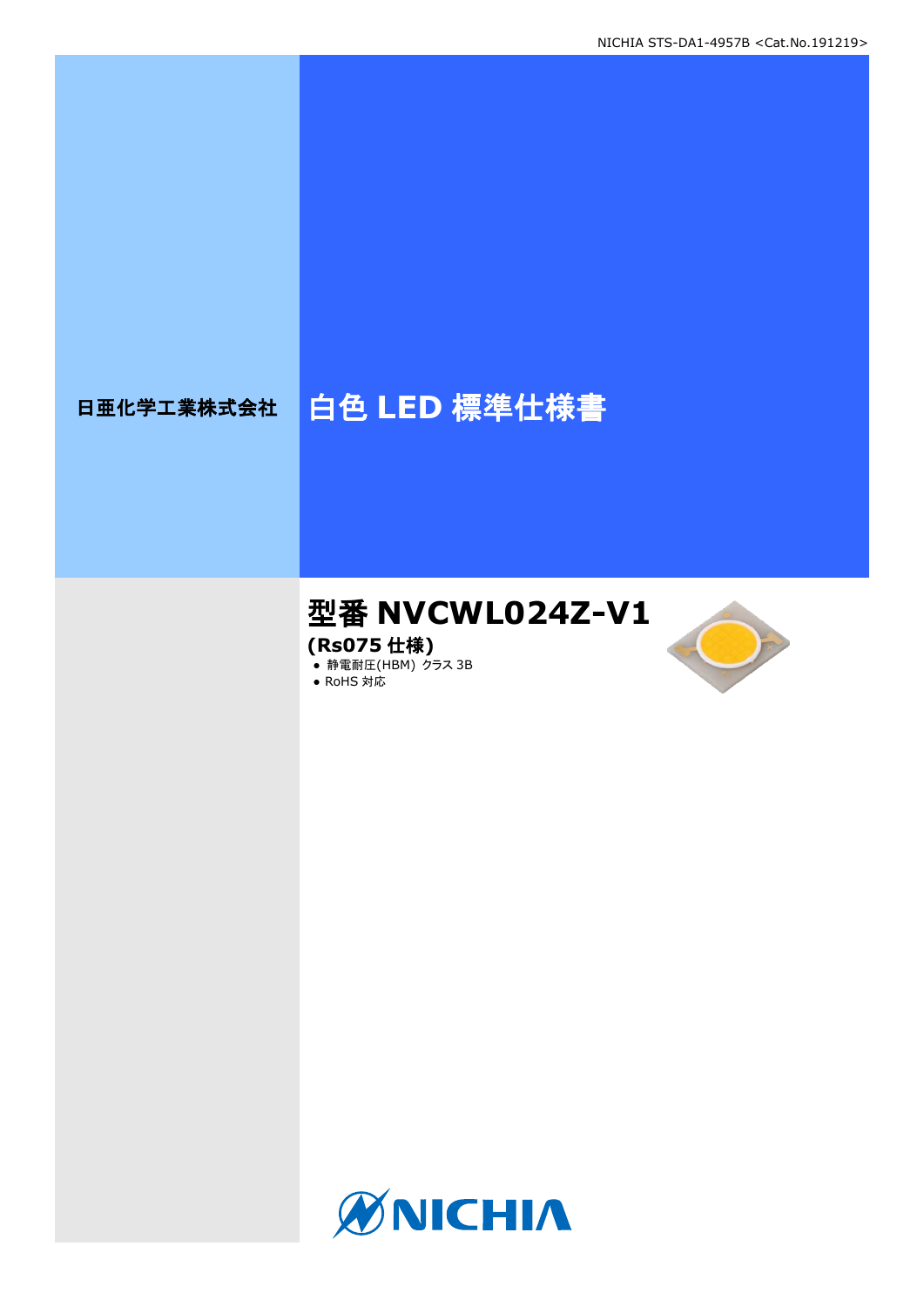## 規格

## (1) 絶対最大定格

| 項目        | 最大定格<br>記号                      |                | 単位 |
|-----------|---------------------------------|----------------|----|
| 順電流       | $I_F$                           | 3000           | mA |
| パルス順電流    | 4500<br>$I_{\mathsf{FP}}$       |                | mA |
| 静電耐圧(HBM) | V <sub>ESD</sub>                | 8              | kV |
| 逆方向許容電流   | $I_{R}$                         | 85             | mA |
| 許容損失      | $P_D$                           | 115            | W  |
| 動作温度      | $T_{\mathsf{opr}}$              | $-40 \sim 105$ | °C |
| 保存温度      | $T_{\rm stq}$<br>$-40 \sim 100$ |                | °C |
| ジャンクション温度 | 150                             |                | °C |

\* TJ=25°C での値です。

\* IFP条件は、パルス幅 10ms 以下、デューティー比は 10%以下です。

\* IF、IFpは、ディレーティング特性を参照してください。

\* 静電耐圧(HBM)は ANSI/ESDA/JEDEC JS-001 のクラス 3B です。

 $*$ 動作温度はケース温度(Tc)での値です。

## (2) 特性

|           | 項目   |   | 記号             | 条件                       | 標準     | 最大                       | 単位                       |
|-----------|------|---|----------------|--------------------------|--------|--------------------------|--------------------------|
| 順電圧       |      |   | $V_F$          | $I_F = 1200mA$           | 35.5   | $\overline{\phantom{a}}$ |                          |
|           | 光束   |   | $\Phi_{\rm v}$ | $I_F = 1200mA$           | 5240   | $\overline{\phantom{a}}$ | lm                       |
| 演色性       |      |   | $R_{a}$        | $I_F = 1200mA$           | 93     | $\overline{\phantom{a}}$ | $\overline{\phantom{a}}$ |
| Rs075 ランク |      | X |                | $I_F = 1200mA$           | 0.4286 | $\overline{\phantom{a}}$ |                          |
|           | 色度座標 |   |                | $I_F = 1200mA$           | 0.3919 | $\overline{\phantom{a}}$ |                          |
| 熱抵抗       |      |   | $R_{\theta$ JC | $\overline{\phantom{a}}$ | 0.55   | 0.70                     | °C/W                     |

\* T<sub>J</sub>=25°C での値です。パルス駆動により測定しています。

\* 光学特性は、CIE 127:2007 に準拠した値です。

\* 色度座標は、CIE 1931 色度図に基づくものとします。

\* 熱抵抗 RθJCは、JESD51-1 に準拠した Dynamic 法により測定しています。

 $*$  熱抵抗  $R_{\rm \theta JC}$ は、ダイスから Tc 測定ポイントまでの熱抵抗を表します。

\* 熱抵抗 R<sub>9JC</sub>は放熱グリスを用いた際の熱抵抗値です。放熱シートを用いた場合、熱抵抗値は顕著に大きくなる可能性があります。

\* 熱抵抗に関する詳細は注意事項(6)熱の発生を参照ください。

**COB** の取り扱い、密着、放熱などの一連のアプリケーションノートは弊社ホームページ「**LED** テクニカルデータ」をご確認ください。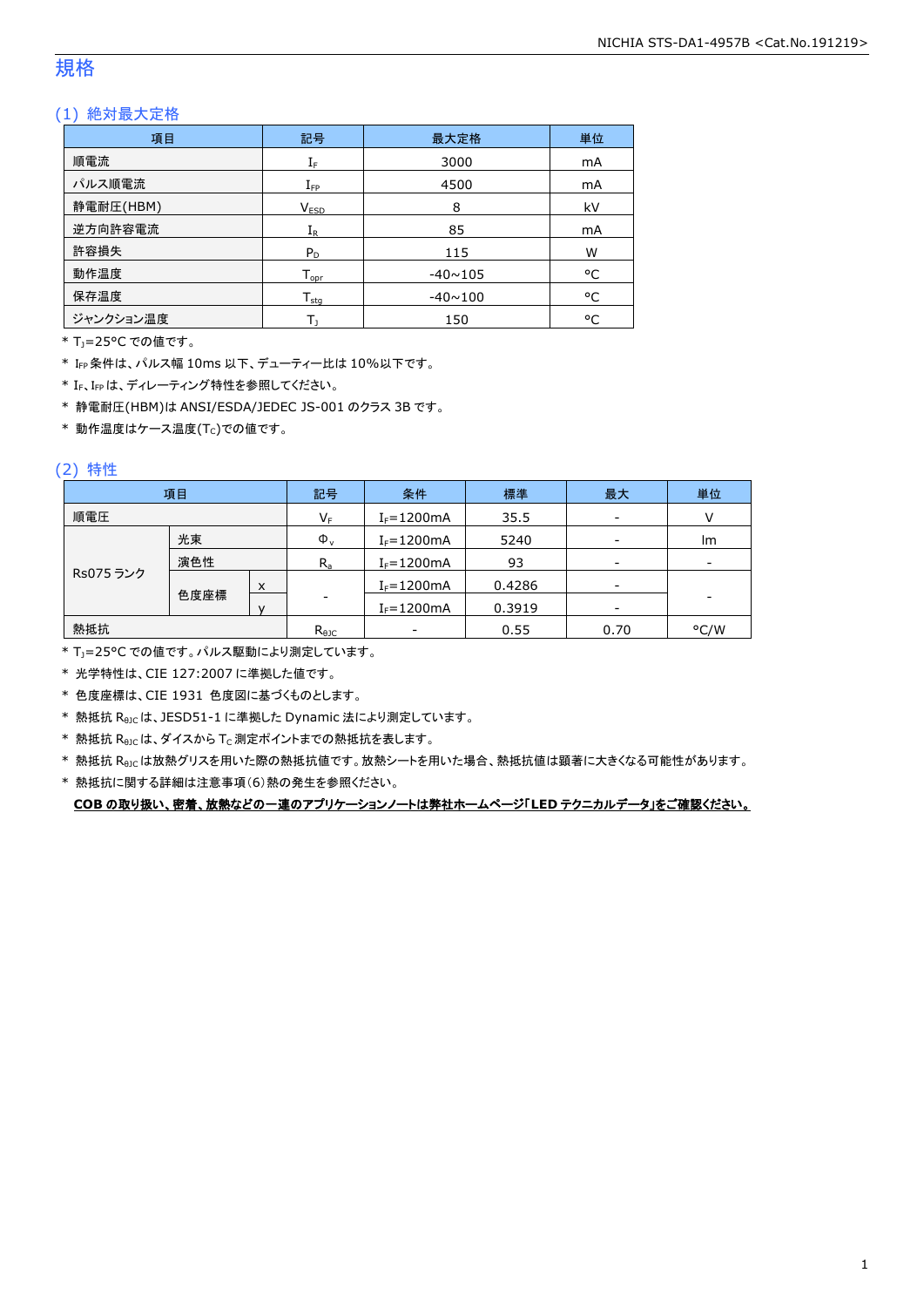## ランク分け

| 項目  | ランク                      |         | 条件             | 最小   | 最大   | 単位 |
|-----|--------------------------|---------|----------------|------|------|----|
| 順電圧 | $\overline{\phantom{a}}$ |         | $I_F = 1200mA$ | 33.0 | 38.4 |    |
|     | Q0493                    |         |                | 4930 | 6030 |    |
| 光束  | 00476                    |         | $I_F = 1200mA$ | 4760 | 5820 | lm |
|     | O0471                    |         |                | 4710 | 5770 |    |
| 演色性 | <b>Rs075</b>             | $R_{a}$ | $I_F = 1200mA$ | 90   | -    |    |

色度範囲(I<sub>F</sub>=1200mA)

#### 色度座標は中央値より MacAdam 楕円 3 ステップ範囲内となります。

|            |                | ランク    | ランク    | ランク    | ランク    |
|------------|----------------|--------|--------|--------|--------|
|            |                | sm303i | sm323i | sm353i | sm403i |
| 色温度値(単位:K) | C <sub>P</sub> | 3000   | 3200   | 3500   | 4000   |
|            | x              | 0.4286 | 0.4178 | 0.4033 | 0.3785 |
| 色度座標中央値    |                | 0.3919 | 0.3878 | 0.3813 | 0.3677 |

\* T<sub>J</sub>=25°C での値です。パルス駆動により測定しています。

\* 順電圧は±0.35V の公差があります。

\* 光束は±5%の公差があります。

\* 演色性 Raは±2 の公差があります。

\* 色度は±0.003 の公差があります。

\* 1 注文単位に対して上記のランクを納入します。又、その納入比率は問わないものとします。

#### 色度,演色性-光束ランク対応表

| 色度ランク  | 演色性ランク | 光東ランク |
|--------|--------|-------|
| sm303i | Rs075  | Q0471 |
| sm323i | Rs075  | Q0476 |
| sm353i | Rs075  | Q0476 |
| sm403i | Rs075  | 00493 |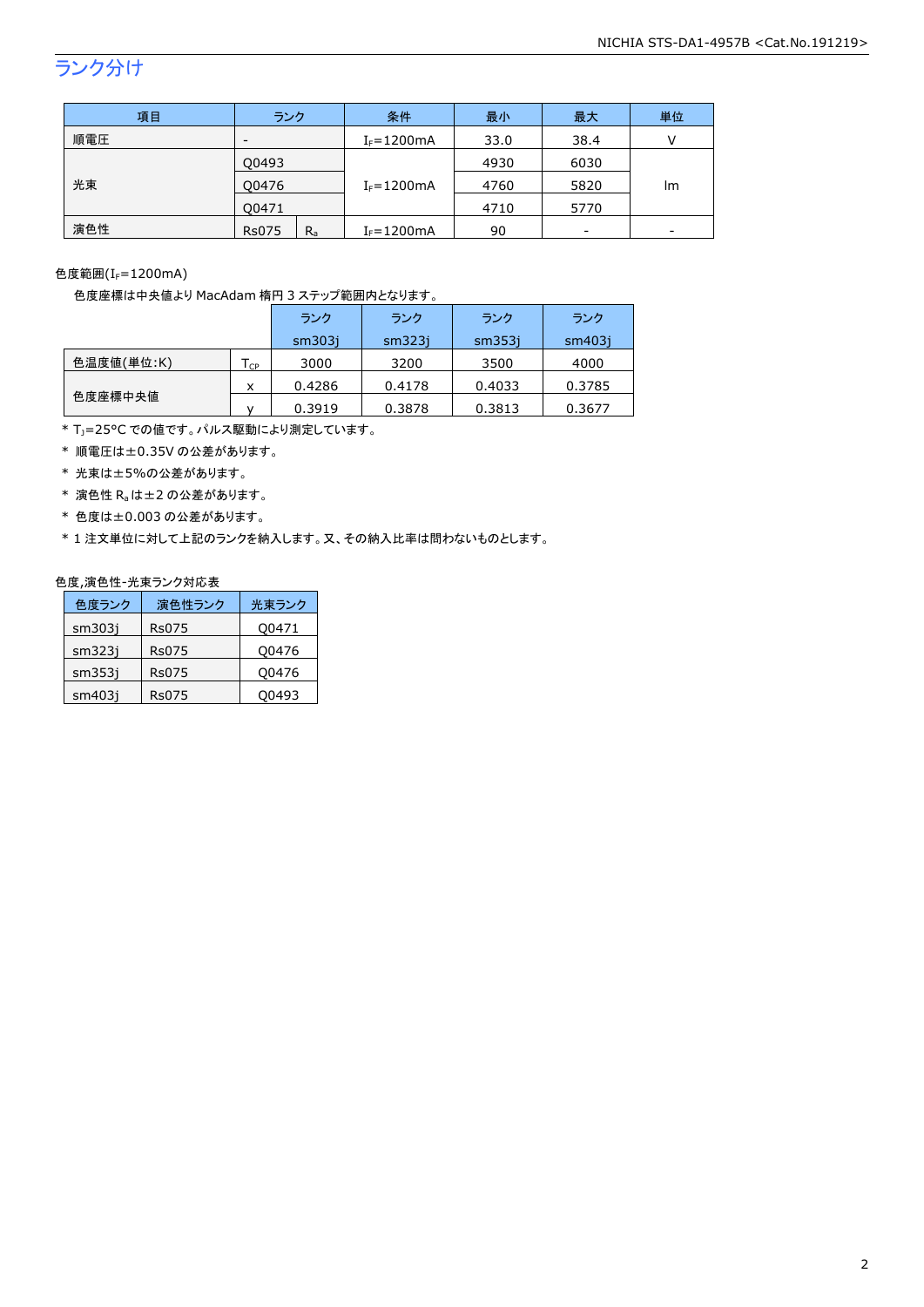色度図

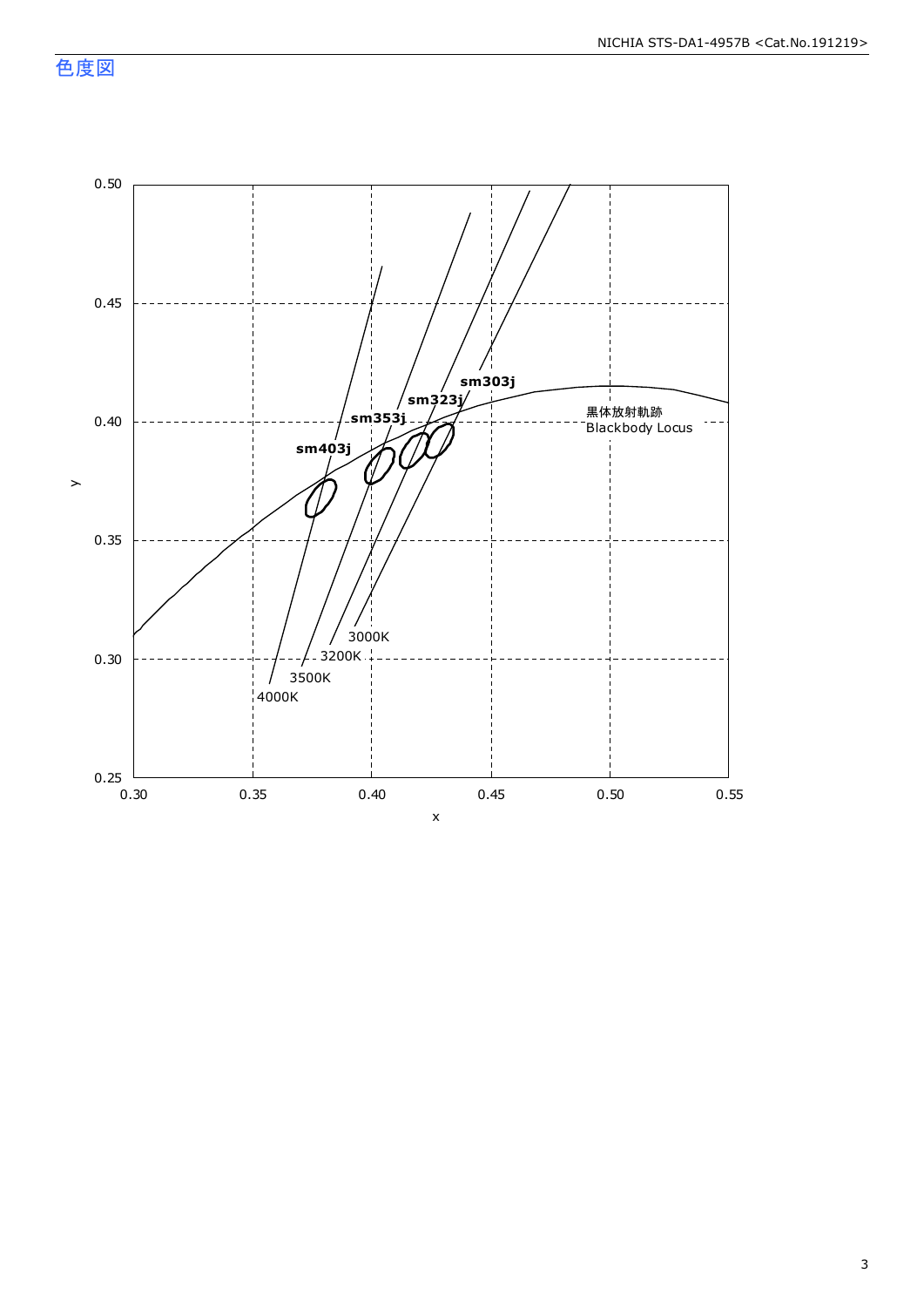## 外形寸法

(単位 Unit: mm) This product complies with RoHS Directive. \* 本製品はRoHS指令に適合しております。 (単位 Unit: mm, 公差 Tolerance: ±0.3) STS-DA7-11391A NVCWL024Z-V1 The dimension(s) in parentheses are for reference purposes. \* 括弧で囲まれた寸法は参考値です。 No. Part No.







| 項目 Item                                           | 内容 Description                                                           |  |
|---------------------------------------------------|--------------------------------------------------------------------------|--|
| パッケージ材質<br>Package Materials                      | セラミックス<br>Ceramics                                                       |  |
| 封止樹脂材質<br><b>Encapsulating Resin</b><br>Materials | シリコーン樹脂<br>(拡散剤+蛍光体入り)<br>Silicone Resin<br>(with diffuser and phosphor) |  |
| 雷極材質<br><b>Electrodes Materials</b>               | 金メッキ<br>Au-plated                                                        |  |
| 質量<br>Weight                                      | 1.2q(TYP)                                                                |  |

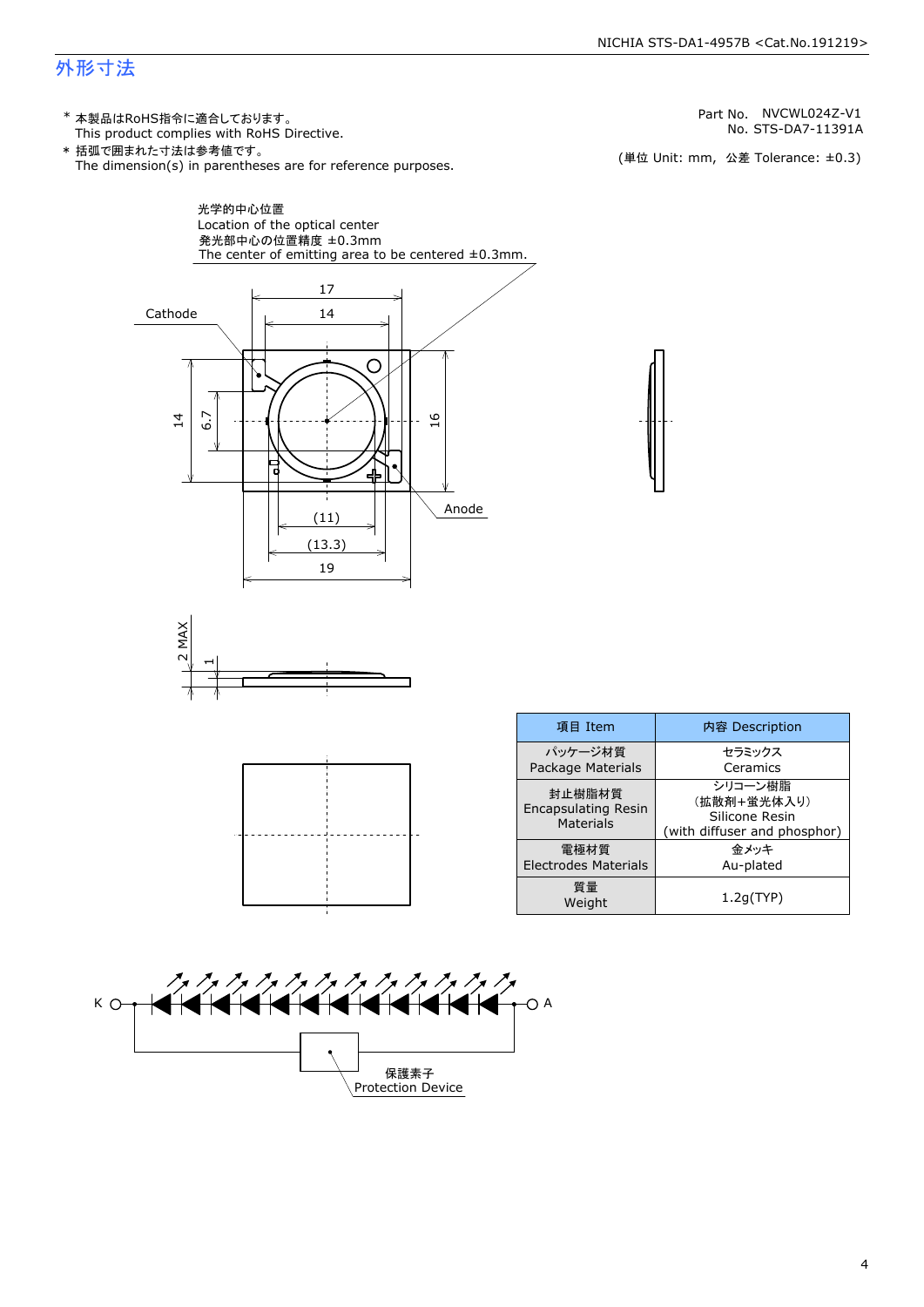## はんだ付け

### ● 手はんだ推奨条件

| ⊫■唐 | 380°C 以下 |
|-----|----------|
| 間   | 秒以内<br>∍ |

\* 手はんだは 1 回までとして下さい。

- \* 本製品は、封止材料及び封止樹脂枠材料にシリコーン樹脂を用いているため、上面の封止部が柔らかく、力が加わると傷、欠け、剥がれ、製品の変形、 断線や信頼性に影響を及ぼす恐れがあります。封止部及び封止樹脂枠に圧力を加えないで下さい。
- \* 基本的にはんだの取り付け後の修正は行わないで下さい。やむをえず修正する場合は、事前に修正による特性の劣化のなきことを確認の上行って下さ い。
- \* はんだ付け時、加熱された状態で LED にストレスを加えないで下さい。
- \* 実装機を使用する場合は、本製品にあった吸着ノズルを選定下さい。発光面サイズより小径のノズルを使用しますと発光面を傷つけると共に LED が不灯 に至る可能性があります。
- \* フラックスを使用する場合はノンハロゲンタイプを推奨します。また LED に直接フラックスがかかるような工程設計は行わないで下さい。
- \* 端子電極にリード線をはんだ付けする際及びはんだ付け後は、リード線にテンションを加えないようにしてください。端子電極の破壊もしくは端子電極の密 着強度が低下する恐れがあります。
- \* 端子電極にリード線のはんだ付けを行う場合は、使用はんだやリード被覆線の種類によってその含有成分により、端子電極の密着強度が低下する場合 がありますので、事前に実際に使用する部材にてご確認をお願いします。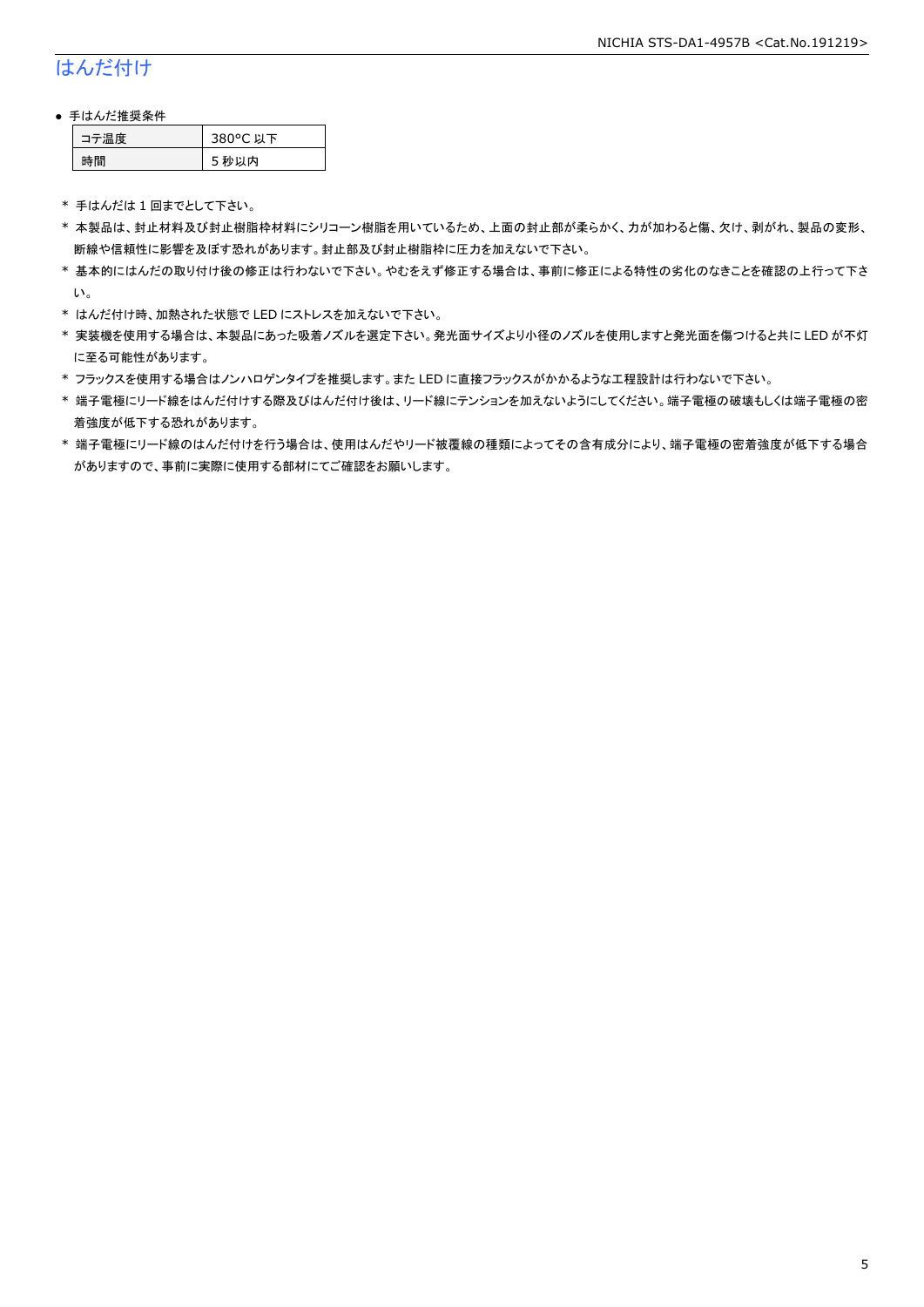## 梱包用トレイ

\* 数量は1トレイにつき 54個入りです。<br>Tray Size: 54pcs

\* 数量は1トレイにつき 54個入りです。<br>Tray Size: 54pcs<br>\* 寸法は参考です。<br>All dimensions shown are for reference only and are not guaranteed. \* づはは はいいい (単位 Unit: mm)<br>All dimensions shown are for reference only and are not guaranteed.



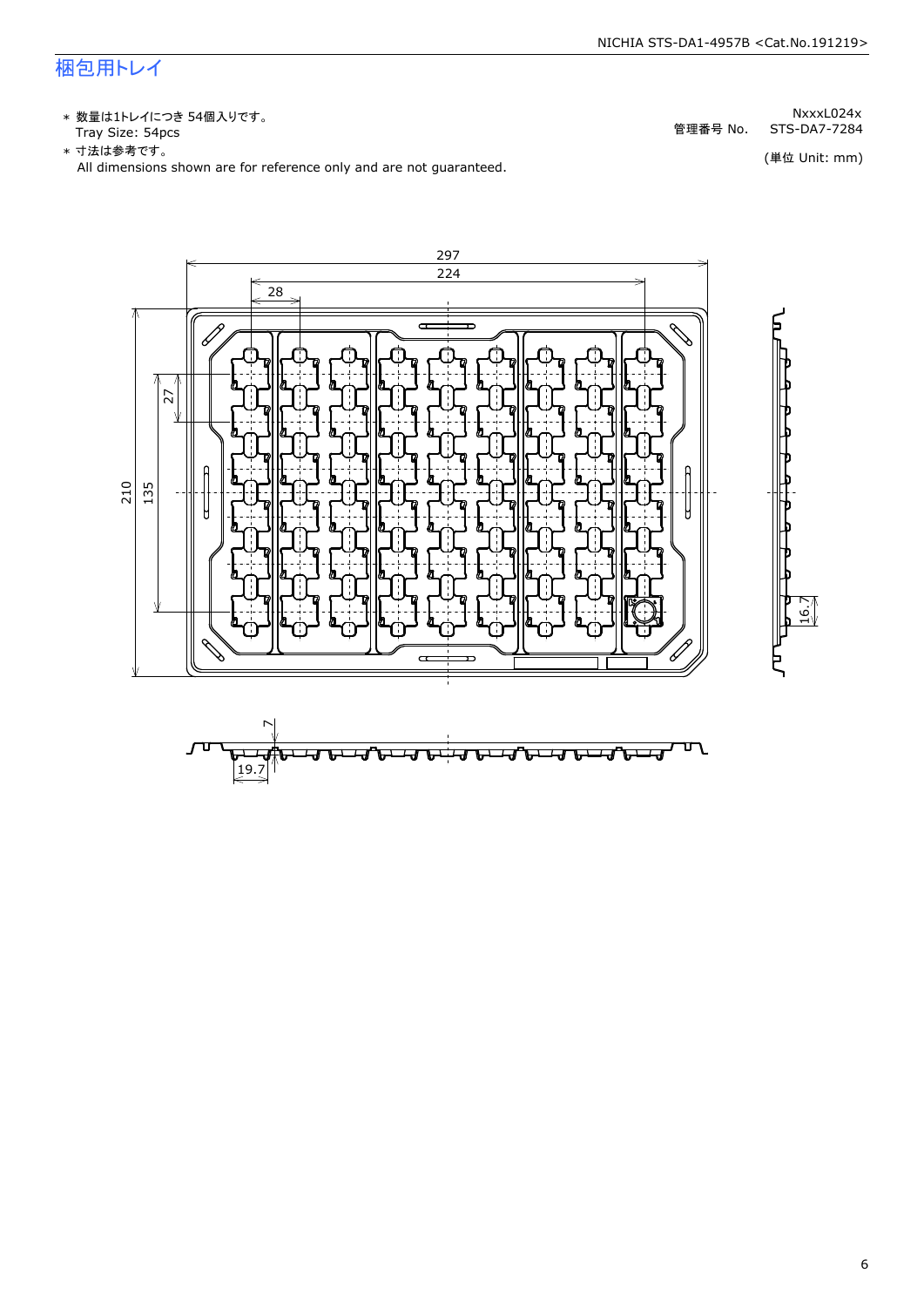## 梱包仕様

Trays are shipped with desiccants in heat-sealed moisture-proof bags. シリカゲルとともにトレイをアルミ防湿袋に入れ、熱シールにより封をします。



Part No. Nxxxxxxx<br>No. STS-DA7-5106D



Moisture-proof bags are packed in cardboard boxes with corrugated partitions. アルミ防湿袋を並べて入れ、ダンボールで仕切ります。





- \* \*\*\*\*\*\*\* is the customer part number.<br>If not provided, it will not be indicated on the label.<br>客先型名が設定されていない場合は空白です。
	- For details, see "LOT NUMBERING CODE"<br>in this document.<br>ロット表記方法についてはロット番号の項を<br>参照して下さい。
- \* Products shipped on trays are packed in a moisture-proof bag.<br>They are shipped in cardboard boxes to protect them from external forces du<br>本製品はトレイに入れたのち、輸送の衝撃から保護するためダンボールで梱包します。<br>\* Do not drop or expose the box to exter Products shipped on trays are packed in a moisture-proof bag. They are shipped in cardboard boxes to protect them from external forces during transportation. 本製品はトレイに入れたのち、輸送の衝撃から保護するためダンボールで梱包します。
- Do not drop or expose the box to external forces as it may damage the products. \*
- 取り扱いに際して、落下させたり、強い衝撃を与えたりしますと、製品を損傷させる原因になりますので注意して下さい。 Do not expose to water. The box is not water-resistant. \*
- ダンボールには防水加工がされておりませんので、梱包箱が水に濡れないよう注意して下さい。 \*
- 輸送、運搬に際して弊社よりの梱包状態あるいは同等の梱包を行って下さい。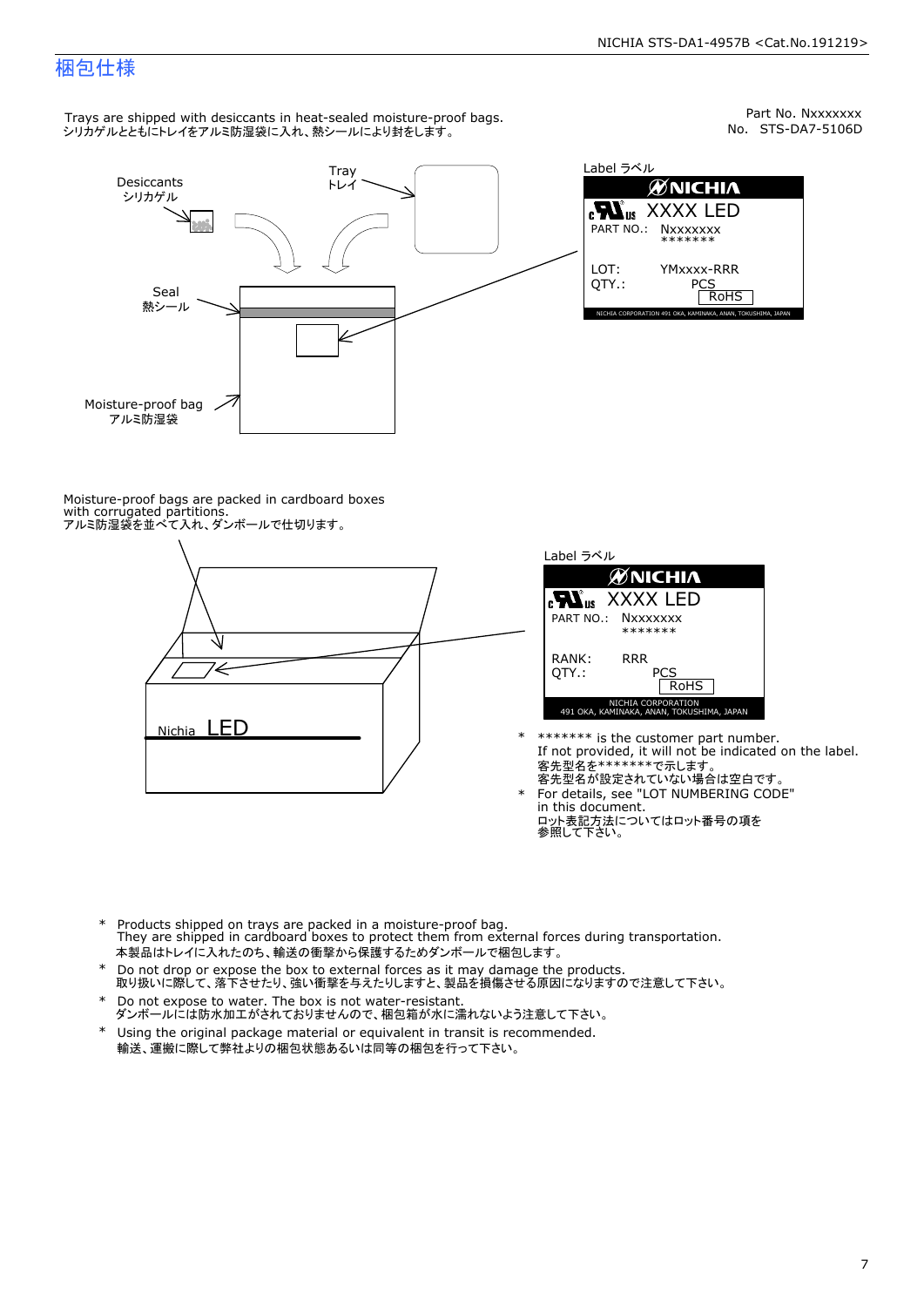## ロット番号

ロット番号は以下のように英数字で表記します。

- YMxxxx RRR
- Y 製造年

| 年    |   |  |  |  |
|------|---|--|--|--|
| 2018 | T |  |  |  |
| 2019 |   |  |  |  |
| 2020 | Κ |  |  |  |
| 2021 |   |  |  |  |
| 2022 | М |  |  |  |
| 2023 | N |  |  |  |

#### M - 製造月

| 月 | M | 月  | М |
|---|---|----|---|
|   |   |    |   |
|   |   | 8  | 8 |
|   |   | 9  | 9 |
|   |   | 10 | A |
|   | 5 | 11 | R |
| 6 | 6 | 12 |   |

xxxx-当社管理番号

RRR-色度ランク、光束ランク、演色性ランク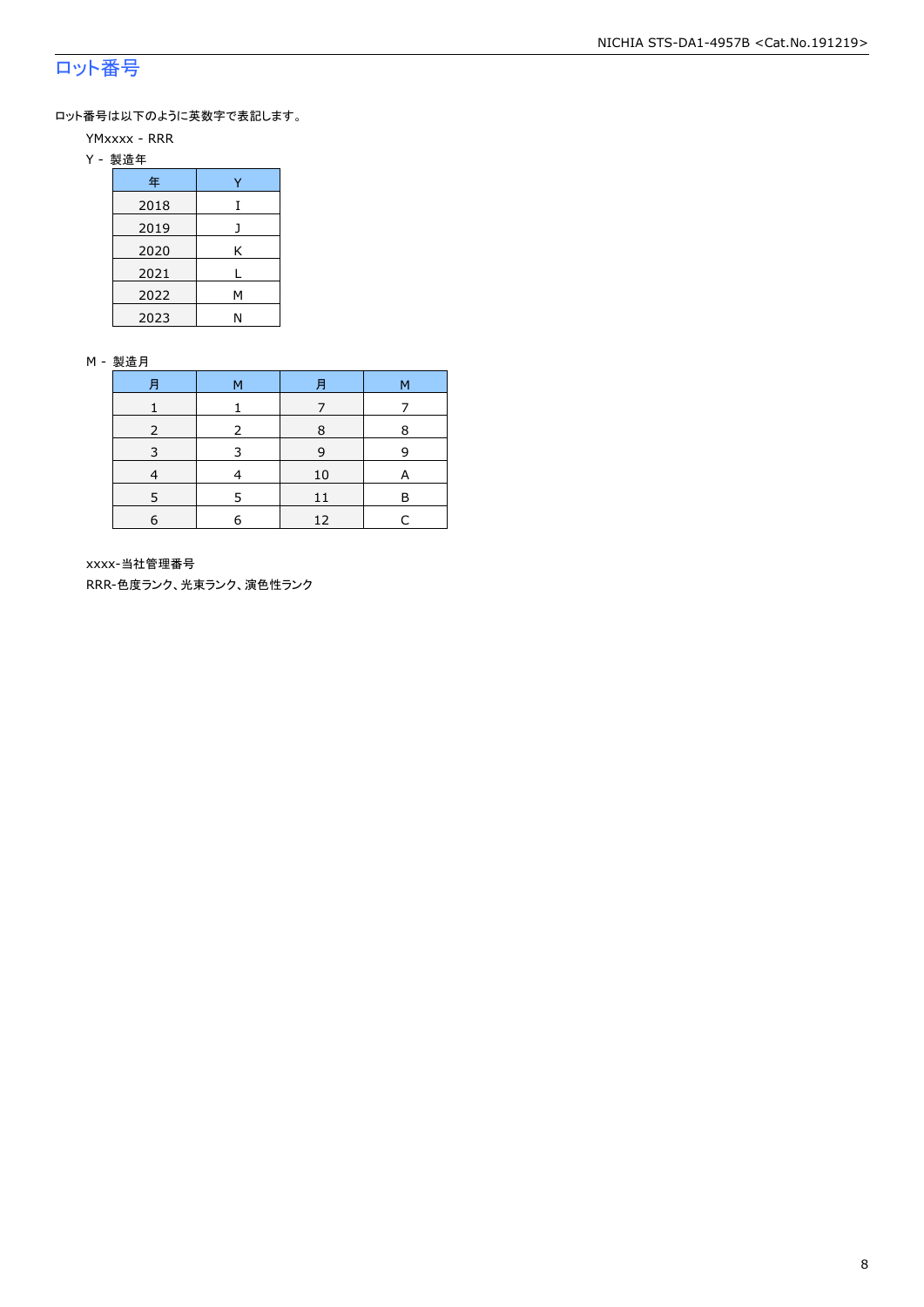ディレーティング特性

NVCWL024Z-V1 管理番号 No. STS-DA7-11395A



Duty Ratio(%)

9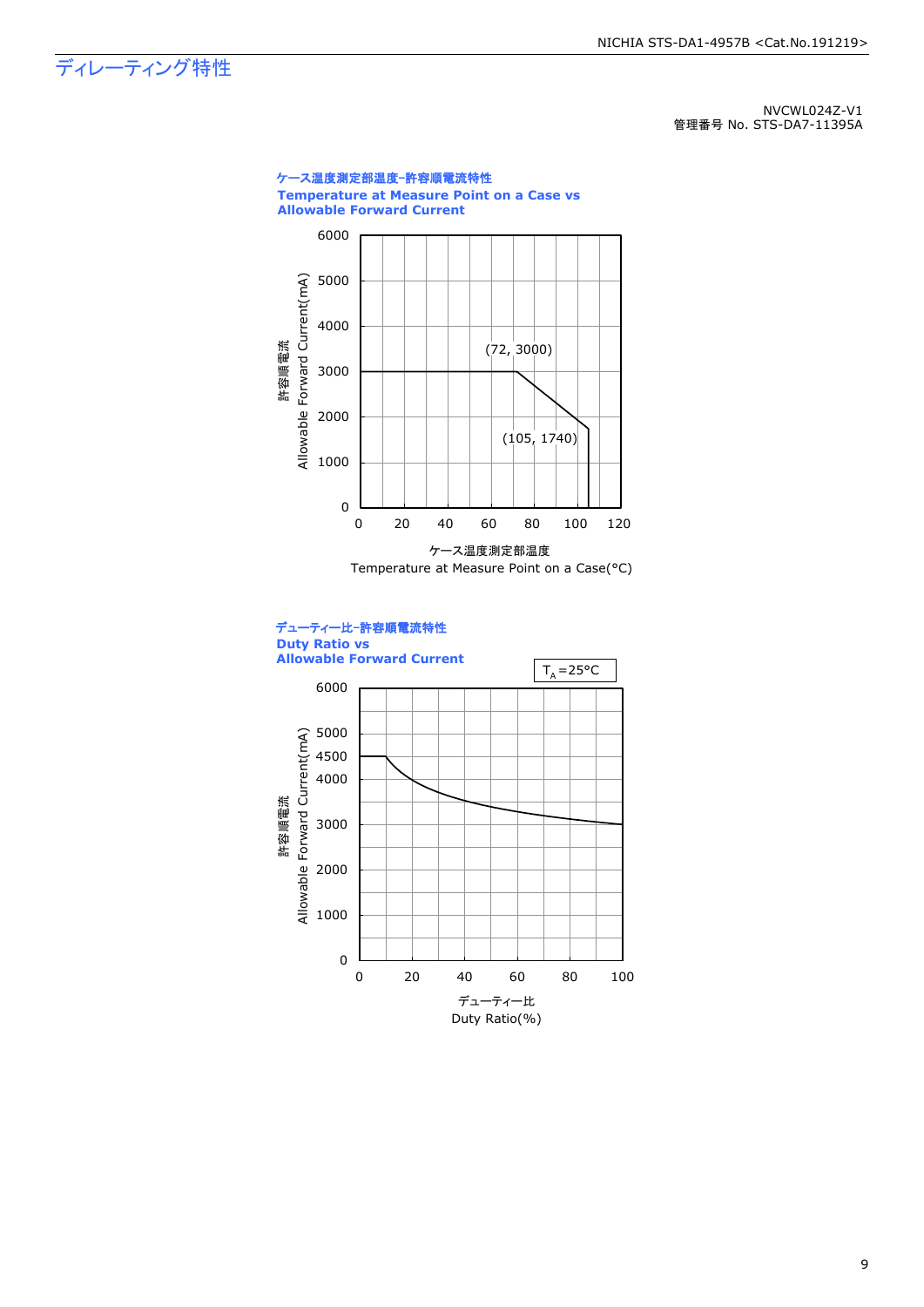## 光学特性

\* 本特性は参考です。 All characteristics shown are for reference only and are not guaranteed.

NVCWL024Z-V1 管理番号 No. STS-DA7-12396

\* パルス駆動により測定しています。 The following graphs show the characteristics measured in pulse mode.





\* 本特性は演色性ランクRs075に対応しています。

The graphs above show the characteristics for Rs075 LEDs of this product.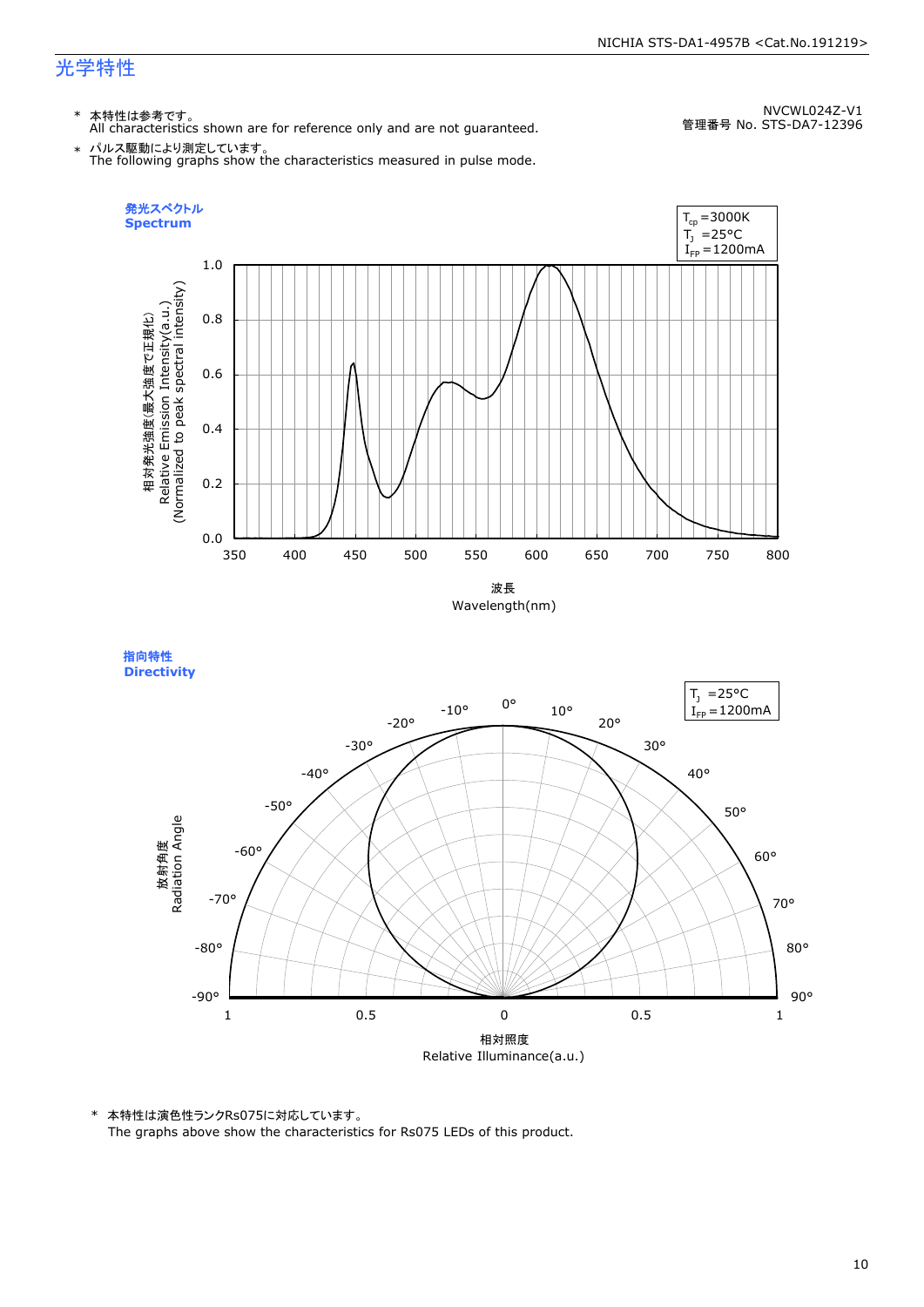## 電流温度特性

\* 本特性は参考です。

All characteristics shown are for reference only and are not guaranteed.

NVCWL024Z-V1 管理番号 No. STS-DA7-12397





\* 本特性は演色性ランクRs075に対応しています。

The graphs above show the characteristics for Rs075 LEDs of this product.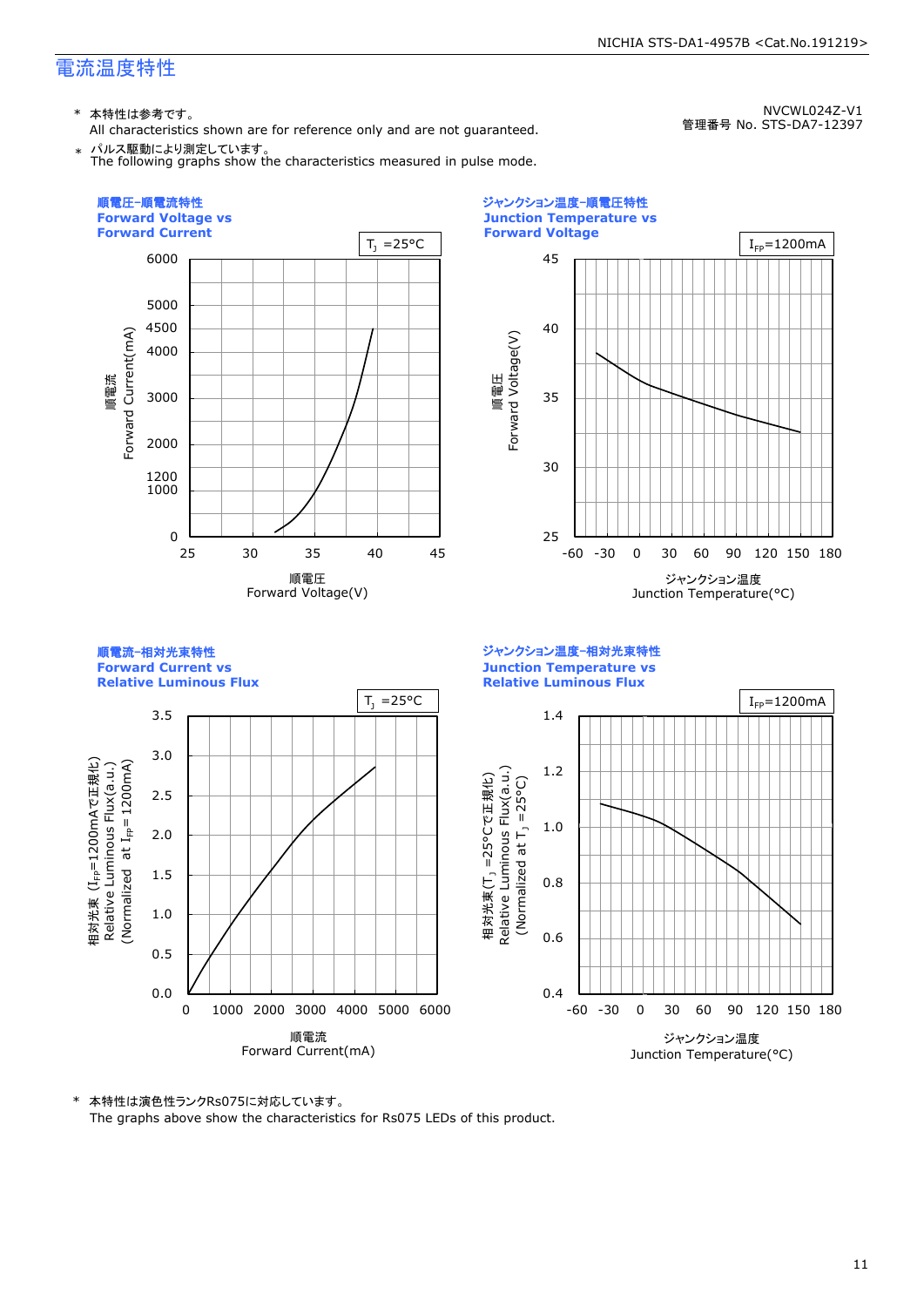## 電流温度特性

- \* All characteristics shown are for reference only and are not guaranteed. 本特性は参考です。
- \* Ine following graphs show tr<br>パルス駆動により測定しています。 The following graphs show the characteristics measured in pulse mode.

Part No. NVCWL024Z-V1 No. STS-DA7-12398A





\* The graphs above show the characteristics for Rs075 LEDs of this product. 本特性は演色性ランクRs075に対応しています。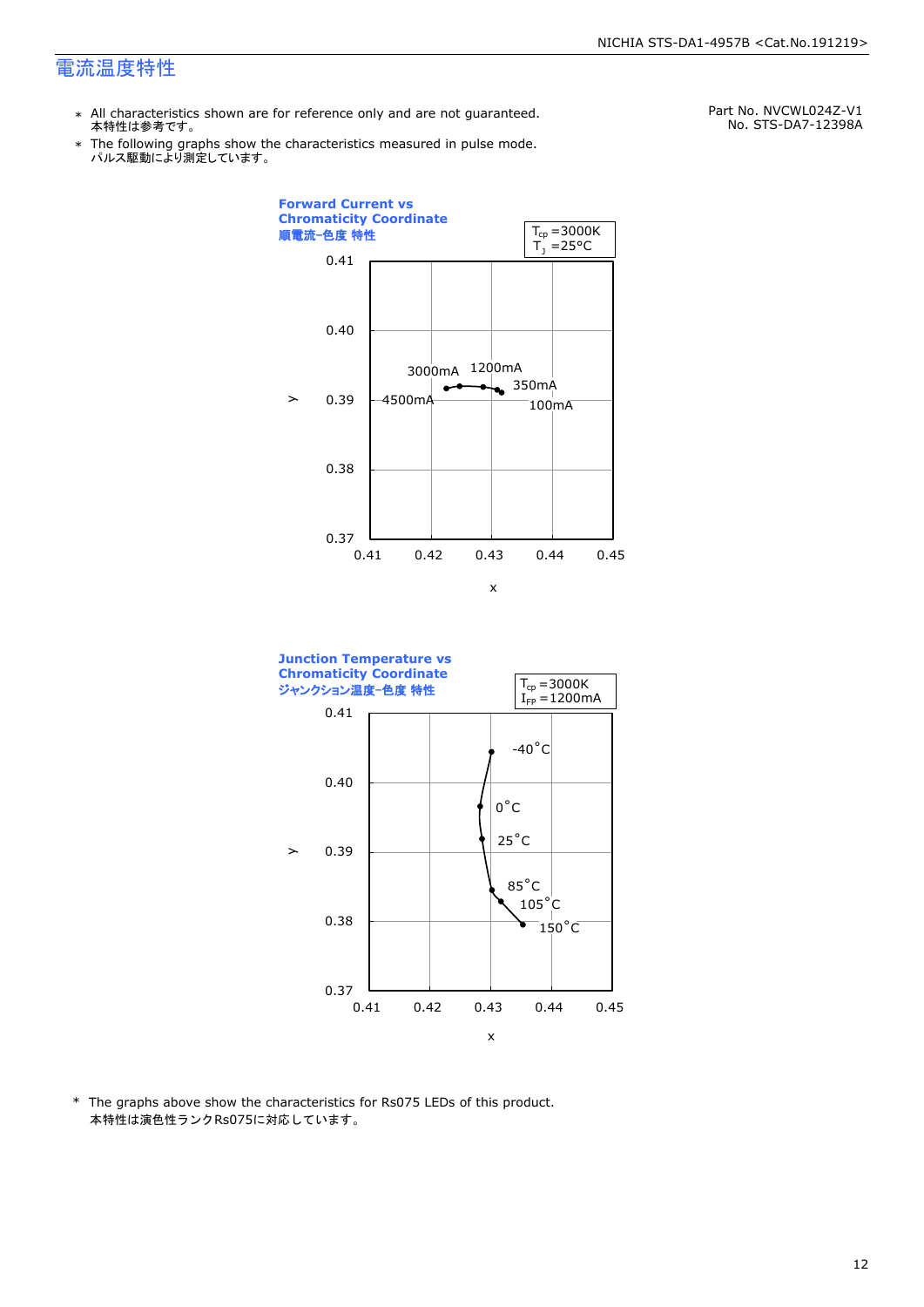## 信頼性

## (1) 試験項目と試験結果

| 試験項目    | 参照規格                            | 試験条件                           | 試験時間     | 故障判定<br>基準 No. | 故障数/試験数 |
|---------|---------------------------------|--------------------------------|----------|----------------|---------|
| 熱衝撃(気相) |                                 | -40°C(15 分)~100°C(15 分)        | 100 サイクル | #1             | 0/10    |
| 高温保存    | <b>JEITA ED-4701</b><br>200 201 | $T_A = 100^{\circ}C$           | 1000 時間  | #1             | 0/10    |
| 高温高湿保存  | <b>JEITA ED-4701</b><br>100 103 | $T_A = 60^{\circ}$ C, RH = 90% | 1000 時間  | #1             | 0/10    |
| 低温保存    | JEITA ED-4701<br>200 202        | $T_{\text{A}} = -40^{\circ}C$  | 1000 時間  | #1             | 0/10    |
| 高温連続動作  |                                 | $T_c = 72$ °C, $I_F = 3000$ mA | 1000 時間  | #1             | 0/10    |
| 静電破壊    | ANSI/ESDA/<br>JEDEC JS-001      | HBM, 8kV, 1.5kΩ, 100pF, 順逆 1回  |          | #1             | 0/10    |

注記:

測定は LED が常温に戻ってから行います。

## (2) 故障判定基準

| 基準 No. | 項目                    | 条件              | 判定基準                              |
|--------|-----------------------|-----------------|-----------------------------------|
|        | 順電圧(VF)               | $I_F = 1200$ mA | >初期値<br>$\overline{5} \times 1.1$ |
| #1     | 光束(<br>$\phi_{\rm v}$ | $f_F = 1200$ mA | <初期値×0.7                          |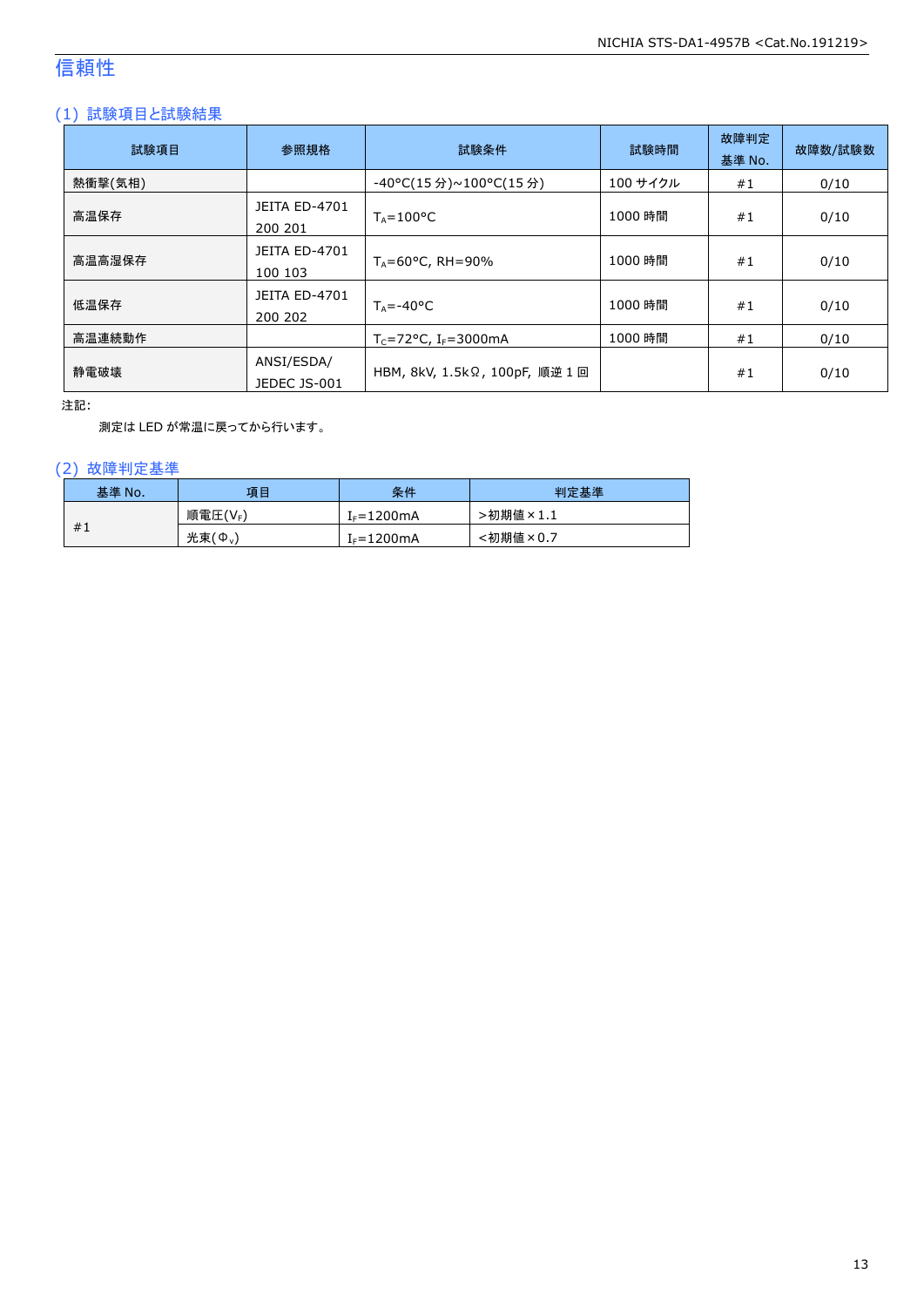## 注意事項

#### (1) 保管

|    | 条件        | 温度      | 湿度       | 期間        |
|----|-----------|---------|----------|-----------|
|    | アルミ防湿袋開封前 | 30°C 以下 | 90%RH 以下 | 納入日より1年以内 |
| 保管 | アルミ防湿袋開封後 | 30°C 以下 | 70%RH 以下 | 168 時間以内  |

- アルミ防湿袋を開封後は上記の条件を越えないようにはんだ付けを完了下さい。万一未使用の LED が残った場合は、シリカゲル入り密閉容器等で保管 下さい。なお当社防湿袋に戻し、再封印することを推奨します。
- 電極部分は、金メッキが施されております。腐食性ガス等を含む雰囲気にさらされますと、メッキ表面が変質し、問題が生じる事があります。保管時は密閉 容器等で保管して下さい。なお当社防湿袋に戻し、再封印することを推奨します。
- 実機に使用する部材(パッキン、接着剤など)については、メッキ表面への影響を考慮して、硫黄成分を含有しているものの使用を避けて下さい。メッキの 表面異常は、導通・接続不良に繋がる可能性があります。また、パッキンを使用する場合は、シリコーンゴム材質のものを推奨します。その際、低分子量 のシロキサンによる機器の接点不良に注意して下さい。
- 急激な温度変化のある場所では、結露が起こりますので温度変化の少ない場所に保管して下さい。
- 埃の多い環境での保管は避けて下さい。
- 直射日光や室温を超えるような環境に長期間さらさないで下さい。

## (2) 使用方法

● LED 毎に絶対最大定格を超えないように回路設計を行って下さい。LED 毎に定電流駆動することを推奨致します。また定電圧駆動する場合は、(A)の回 路は LED の順電圧の影響により LED に流れる電流がばらつく可能性がありますので、(B)の回路を推奨します。



- 本製品は、順方向電流駆動でご使用下さい。また、非点灯時には順逆とも電圧がかからないように配慮下さい。特に逆電圧が連続的に加わる状態は、マ イグレーションを発生させる可能性があり、素子にダメージを与える場合がありますので避けて下さい。長時間使用しない場合は、安全のために必ず主電 源スイッチを切って下さい。
- 電流により色度が変化するため、調光する場合はパルス駆動によるデューティ制御を推奨します。
- 本製品は LED の諸特性が安定する定格電流の 10%以上でご使用されることを推奨します。
- 雷サージなどの過電圧が LED に加わらないようにして下さい。
- 屋外で使用される場合は、十分な防水対策、湿度対策、塩害対策を施してご使用下さい。

### (3) 取り扱い上の注意

- 素手で本製品を取り扱わないで下さい。表面が汚れ、光学特性に影響を及ぼすことがあります。また場合によっては、製品の変形や断線が起こり、不灯 の原因になることがあります。
- ピンセットで本製品を取り扱う場合は、製品へ過度な圧力を掛けないようにして下さい。樹脂部の傷、欠け、剥がれ、製品の変形や断線が起こり、不灯の 原因となります。
- 本製品を落下させてしまった場合には、製品の変形などが発生することがありますのでご注意下さい。
- 本製品は積み重ねしないで下さい。製品を重ねると樹脂部に衝撃を与え、樹脂部の傷、欠け、剥がれ、変形・断線、LED 剥がれが発生し、不灯の原因に なります。

## (4) 設計上の注意

- LED 周辺で使用する部材(筐体、パッキン、接着剤、2 次レンズ、レンズカバーなど)から放出された揮発性有機化合物は、LED のレンズや封止樹脂を透 過する可能性があります。特に密閉状態では、これらの揮発性有機化合物が熱や光子エネルギーにさらされると変色が起こり LED の光出力が大幅に低 下したり、色ずれが発生する可能性があります。また、空気の循環をよくすることで、光出力の低下や色ズレが改善されることがあります。密閉状態でご使 用される場合は、実機点灯試験による光学評価で異常なきことの確認をお願いします。
- 本製品は、力が加わるとセラミックス基板の割れが発生する恐れがあります。本製品を筐体に固定する場合、専用ホルダを用いることを推奨します。
- 製品と筐体間の接続には放熱グリスを用いることを推奨します。製品・筐体のみの固定では、放熱性が低下することがあります。また放熱シートを用いた 場合、熱抵抗値は顕著に大きくなる可能性があります。

#### **COB** の取り扱い、密着、放熱などの一連のアプリケーションノートは弊社ホームページ「**LED** テクニカルデータ」をご確認ください。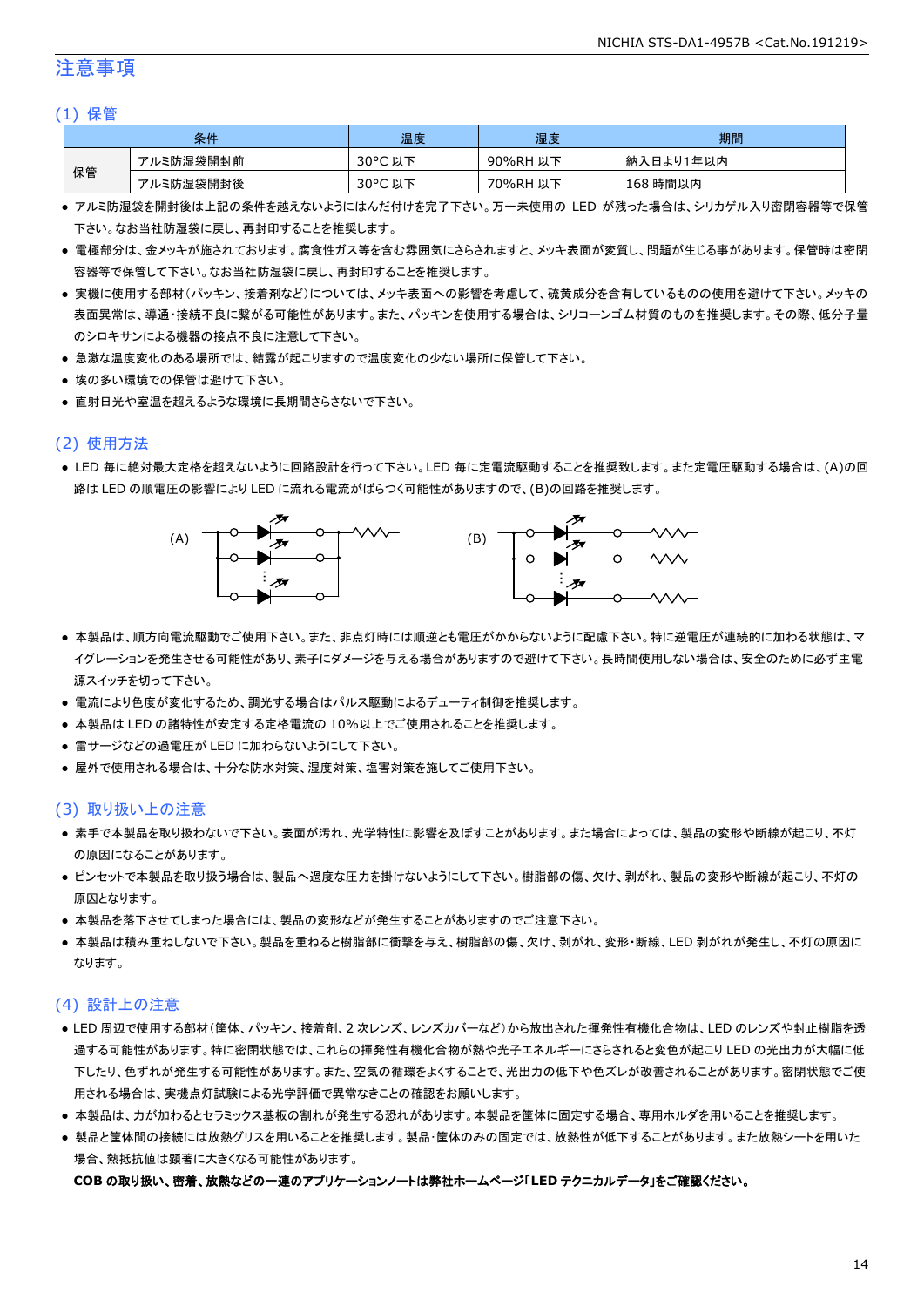#### (5) 静電気に対する取り扱い

● 本製品は静電気やサージ電圧に敏感で、素子の損傷や信頼性低下を起こすことがあります。取り扱いに際しては、以下の例を参考に静電気対策を十分 行って下さい。

 リストストラップ、導電性衣類、導電靴、導電性床材等による電荷の除去 作業区域内の装置、治具等の接地による電荷の除去 導電性材料による作業台、保管棚等の設置

- 使用機器(はんだコテなど)、治具、装置類や作業区域内は適切に接地をして下さい。また、実装される機器等についてもサージ対策の実施を推奨しま す。
- 治具、装置類にガラスやプラスチックなどの絶縁体を使用される場合は以下の例を参考に対策を十分行って下さい。

 導電性材料による導電化 加湿による帯電防止 除電器(イオナイザ)による電荷の中和

#### (6) 熱の発生

● 本製品をご使用の際は、効率的に素子の熱を下げる対策を施し、最大ジャンクション温度(T」)を超えることがないよう配慮下さい。熱飽和時のジャンクショ ン温度(T<sub>J</sub>)を推定する方法として、次の式で算出することが可能です。

 $T_J = T_C + R_{\theta JC} \cdot W$ 

```
*T<sub>1</sub>=ジャンクション温度: °C
```
T<sub>C</sub>=ケース温度: °C

R<sub>0JC</sub>=ダイスから T<sub>C</sub> 測定ポイントまでの熱抵抗: °C/W

W=投入電力(I<sub>F</sub>×V<sub>F</sub>): W



● 密着させる材料や筐体の材料特性および表面状態により R<sub>θIC</sub>が変化することがあります。以下の内容についてもご注意頂けますようお願い致します。 本製品を搭載する筐体もしくはヒートシンクの間は熱抵抗の低い放熱材で密着させて下さい。

本製品を搭載するヒートシンクの面は穴や凹凸がなく、平たんにして密着させて下さい。

ホルダーや放熱材を使用する場合は、放熱が維持できる状態として下さい。

 熱による経年劣化、つまり寸法変化または特性劣化が発生すると、保持状態が変化し放熱悪化による製品破損の原因となりますので、信頼性についても 十分に御確認をお願い致します。

● 表面温度測定器(サーモグラフィ)等による非接触による温度測定も有効ですので、放熱設計の際の御参考として下さい。

#### ● **COB** の取り扱い、密着、放熱などの一連のアプリケーションノートは弊社ホームページ「**LED** テクニカルデータ」をご確認ください。

#### (7) 洗浄

- ぬれた雑巾、ベンジン、シンナーなどで LED を拭かないで下さい。
- 洗浄する場合は、イソプロピルアルコールを使用して下さい。その他の洗浄剤の使用に当たってはパッケージ及び樹脂が侵され不具合発生の原因となる 場合がありますので、問題のないことを十分確認の上での使用をお願い致します。フロン系溶剤については、世界的に使用が規制されています。
- LED に汚れが付着した場合にはイソプロピルアルコールを布に付けて良く絞って汚れを拭き取って下さい。
- 超音波洗浄は、基本的には行わないで下さい。やむをえず行う場合は、発振出力や基板の取り付け方により LED への影響が異なりますので、予め実使 用状態で異常のない事を確認の上実施下さい。

## (8) 目の安全性

- 2006 年に国際電気委員会(IEC)からランプ及びランプシステムの光生物学的安全性に関する規格 IEC 62471 が発行され、LED もこの規格の適用範 囲に含められました。一方、2001 年に発行されたレーザー製品の安全に関する規格 IEC 60825-1 Edition1.2 において、LED が適用範囲に含まれて いましたが、2007 年に改訂された IEC 60825-1 Edition2.0 で LED が適用除外されました。但し、国や地域によっては、依然として IEC 60825-1 Edition1.2 と同等規格を採用し、LED が適用範囲に含められています。これらの国や地域向けには、ご注意下さい。IEC62471 によって分類される LED のリスクグループは、放射束や発光スペクトル、指向性などによって異なり、特に青色成分を含む高出力ではリスクグループ 2 に相当する場合もあり ます。LED の出力を上げたり、LED からの光を光学機器にて集光したりするなどした状態で、直視しますと眼を痛めることがありますので、ご注意下さい。
- 点滅光を見つづけると光刺激により不快感を覚えることがありますのでご注意下さい。又、機器に組み込んでご使用される場合は、光刺激などによる第三 者への影響をご配慮下さい。